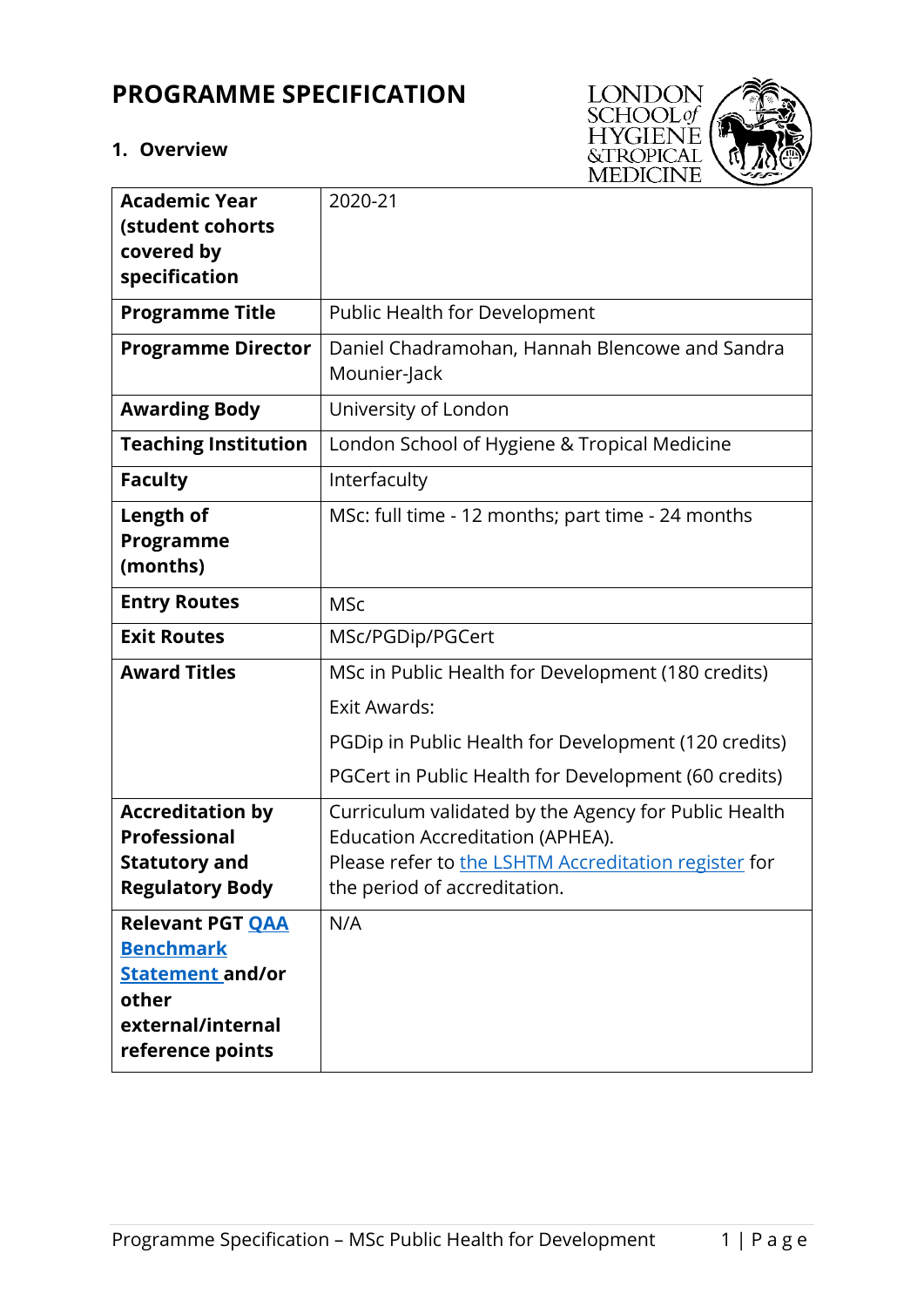| <b>Level of programme</b><br>within the<br><b>Framework for</b><br><b>Higher Education</b><br>Qualifications<br>(FHEQ) | Masters (MSc) Level 7                                                |     |                                                                                                                                                                                                                                                                                                                                                                                                                                                                                                                                                                                                                                                                                                                                                                                                                                                                                                                                                                                                                                        |    |
|------------------------------------------------------------------------------------------------------------------------|----------------------------------------------------------------------|-----|----------------------------------------------------------------------------------------------------------------------------------------------------------------------------------------------------------------------------------------------------------------------------------------------------------------------------------------------------------------------------------------------------------------------------------------------------------------------------------------------------------------------------------------------------------------------------------------------------------------------------------------------------------------------------------------------------------------------------------------------------------------------------------------------------------------------------------------------------------------------------------------------------------------------------------------------------------------------------------------------------------------------------------------|----|
| <b>Total Credits</b>                                                                                                   | <b>CATS:</b>                                                         | 180 | <b>ECTS:</b>                                                                                                                                                                                                                                                                                                                                                                                                                                                                                                                                                                                                                                                                                                                                                                                                                                                                                                                                                                                                                           | 90 |
| <b>HECoS Code</b>                                                                                                      | 101317                                                               |     |                                                                                                                                                                                                                                                                                                                                                                                                                                                                                                                                                                                                                                                                                                                                                                                                                                                                                                                                                                                                                                        |    |
| <b>Mode of Delivery</b>                                                                                                | For Public Health for Development:<br>rules are adhered to.<br>only. |     | Students may complete the whole 2020/21 MSc<br>programme online or may choose to come to London<br>in anticipation of some face-to-face teaching.<br>Term 1 core module teaching will be delivered online<br>only, with a combination of synchronous (live and<br>interactive) and asynchronous (recordings,<br>independent study, individual exercises, etc) activities.<br>All terms 2 and 3 modules will be offered online.<br>Certain modules will also have some optional on-<br>campus components. The face to face components<br>may be limited to ensure that UK social distancing<br>If at any point during the academic year the UK is<br>forced to go into another period of lockdown, this<br>programme will be delivered using online methods<br>Throughout the year there will be programme- and<br>LSHTM-level activities, such as group seminars and a<br>themed lecture series and discussion forums. These<br>will allow students to study the programme safely at a<br>distance but remain together as a community. |    |
| <b>Mode and Period of</b>                                                                                              |                                                                      |     | Full time (12 months) or part time/split study (24                                                                                                                                                                                                                                                                                                                                                                                                                                                                                                                                                                                                                                                                                                                                                                                                                                                                                                                                                                                     |    |
| <b>Study</b>                                                                                                           | months)                                                              |     |                                                                                                                                                                                                                                                                                                                                                                                                                                                                                                                                                                                                                                                                                                                                                                                                                                                                                                                                                                                                                                        |    |
| <b>Cohort Entry Points</b>                                                                                             | Annually in September                                                |     |                                                                                                                                                                                                                                                                                                                                                                                                                                                                                                                                                                                                                                                                                                                                                                                                                                                                                                                                                                                                                                        |    |
| <b>Language of Study</b>                                                                                               | English                                                              |     |                                                                                                                                                                                                                                                                                                                                                                                                                                                                                                                                                                                                                                                                                                                                                                                                                                                                                                                                                                                                                                        |    |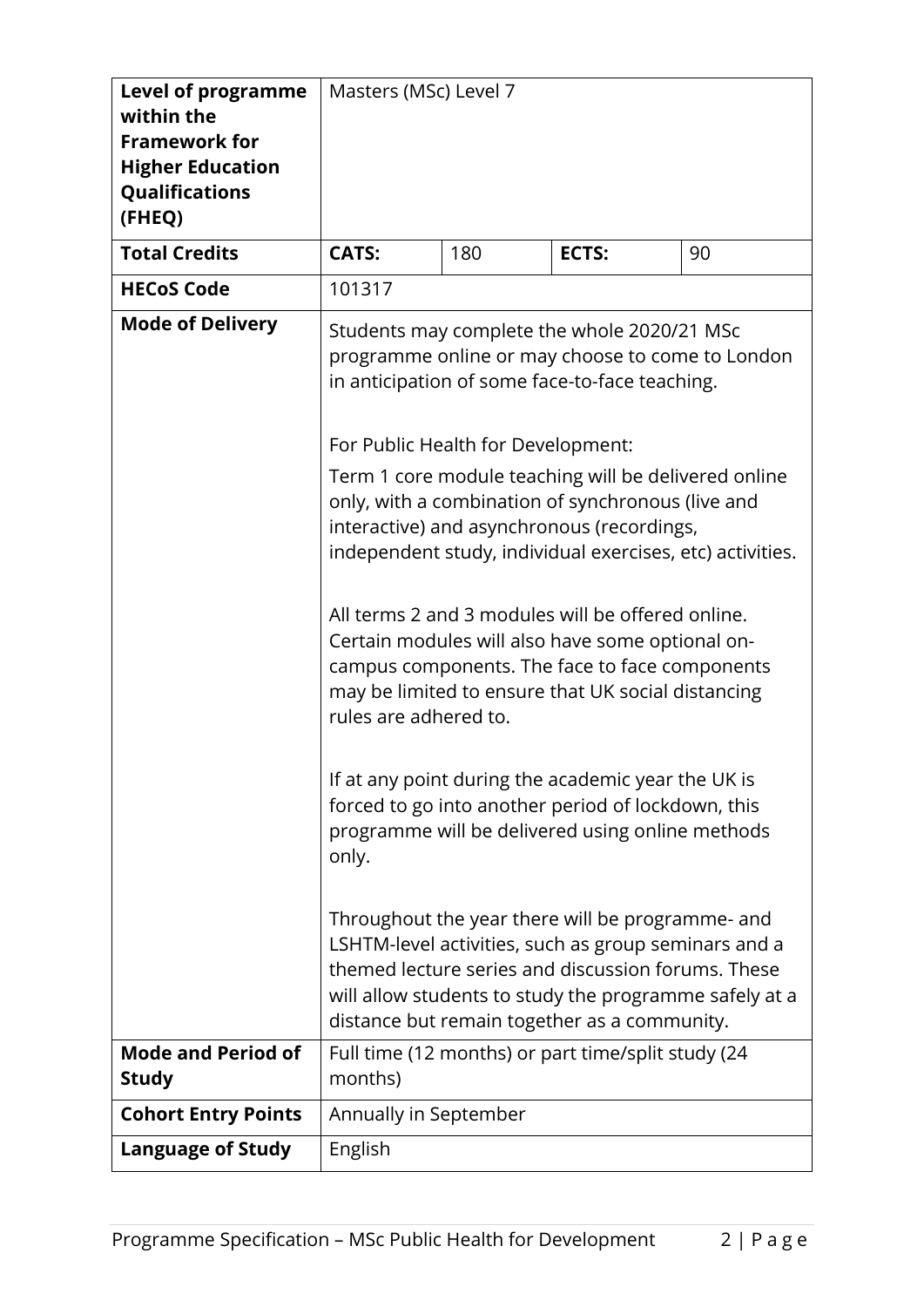| <b>Re-sit Policy</b>                                        | https://www.lshtm.ac.uk/sites/default/files/academic-<br>manual-chapter-08a.pdf                                                                                                                                                                                                                                                                                                                                                                                                                                                                                                                                                                                                                                                                                                                                                                                                                                                                                                                                                                                                                                                                                                                                                                                                                                                                                                                                                                                                                                                                                                                                                                                                                                                                                        |
|-------------------------------------------------------------|------------------------------------------------------------------------------------------------------------------------------------------------------------------------------------------------------------------------------------------------------------------------------------------------------------------------------------------------------------------------------------------------------------------------------------------------------------------------------------------------------------------------------------------------------------------------------------------------------------------------------------------------------------------------------------------------------------------------------------------------------------------------------------------------------------------------------------------------------------------------------------------------------------------------------------------------------------------------------------------------------------------------------------------------------------------------------------------------------------------------------------------------------------------------------------------------------------------------------------------------------------------------------------------------------------------------------------------------------------------------------------------------------------------------------------------------------------------------------------------------------------------------------------------------------------------------------------------------------------------------------------------------------------------------------------------------------------------------------------------------------------------------|
| <b>Extenuating</b><br><b>Circumstances</b><br><b>Policy</b> | https://www.lshtm.ac.uk/sites/default/files/academic-<br>manual-chapter-07.pdf                                                                                                                                                                                                                                                                                                                                                                                                                                                                                                                                                                                                                                                                                                                                                                                                                                                                                                                                                                                                                                                                                                                                                                                                                                                                                                                                                                                                                                                                                                                                                                                                                                                                                         |
| <b>Programme</b><br><b>Description</b>                      | The programme is structured to accommodate the<br>needs of students who come from a range of<br>professional backgrounds and who intend to develop<br>different professional skills.<br>In term 1 students study core public health research<br>skills: epidemiology, statistics, health economics, social<br>research and health policy. In term 2 we offer an<br>extensive choice of modules and students are guided<br>in their choice by their personal tutors to build a<br>coherent package to suit their career needs.<br>Public Health for Development students have at least<br>two years' experience of working in public health, of<br>public health teaching or of research in a low- or<br>middle-income country. We see this experience as a<br>rich resource and in term 1 a series of seminars is<br>organised in which students learn from one another<br>through presentations and themed discussions on<br>their professional experience. They reflect critically on<br>public health achievements in light of material they<br>study on the programme.<br>Towards the end of the teaching year, Public Health<br>for Development students are encouraged to take the<br>unifying module: Applying Public Health Principles in<br>Developing Countries. They also write a research<br>report which addresses a research question relating to<br>public health in a low- or middle-income country,<br>through primary research, the analysis of data, a<br>literature review, a policy report or by writing a<br>research proposal.<br>Since the student body is a key resource on this<br>programme, we enhance group identity by organising<br>two over-night stays away from London, one at the<br>beginning and one at the end of the programme. |
| <b>Date of Introduction</b><br>of Programme<br>(month/year) | September 1978 (as MSc Community Health in<br>Developing Countries)<br>September 1994 (title changed to Msc Public Health in<br>Developing Countries)                                                                                                                                                                                                                                                                                                                                                                                                                                                                                                                                                                                                                                                                                                                                                                                                                                                                                                                                                                                                                                                                                                                                                                                                                                                                                                                                                                                                                                                                                                                                                                                                                  |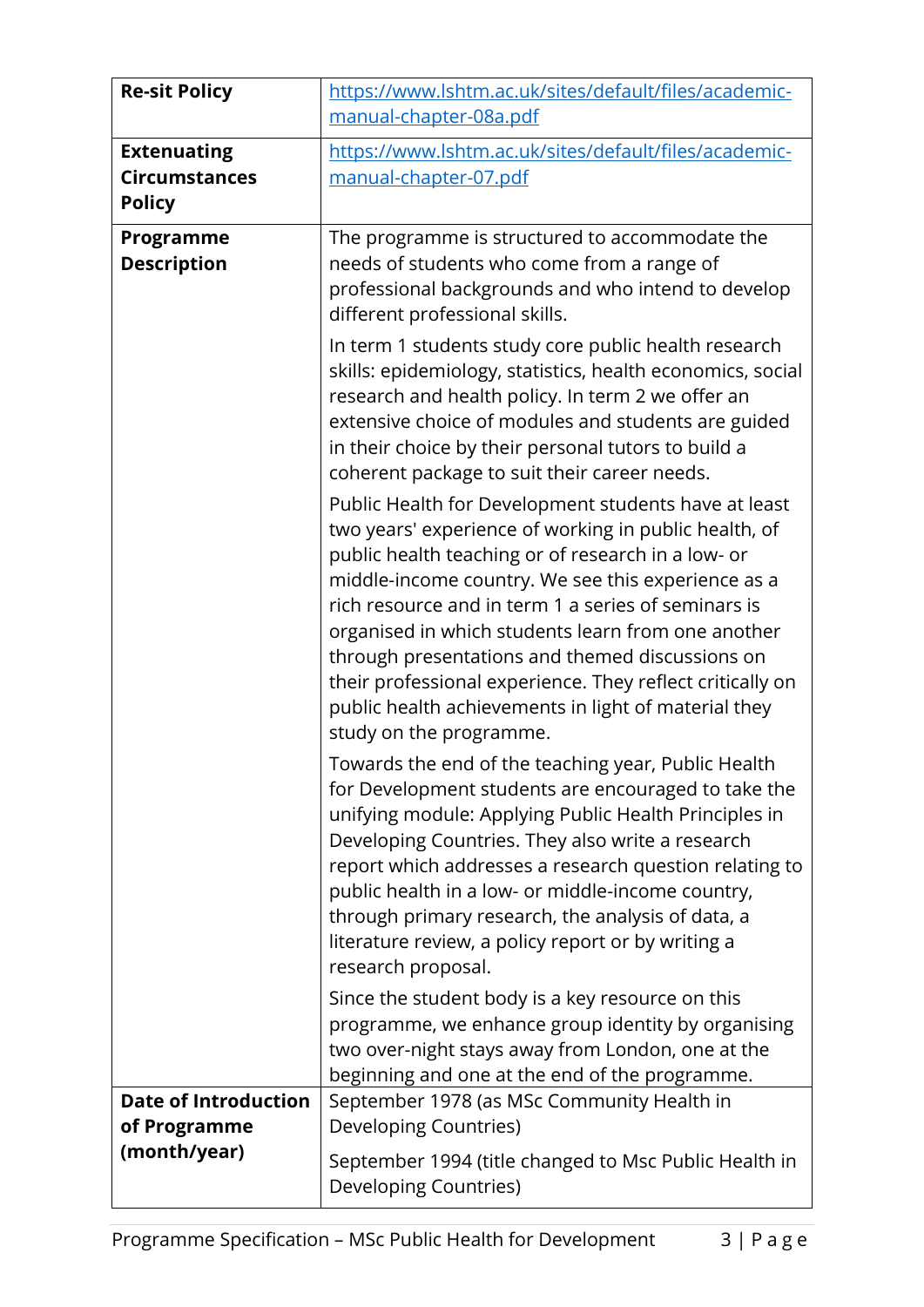|                                                                                        | September 2016 (title changed to MSc Public Health<br>for Development)                     |
|----------------------------------------------------------------------------------------|--------------------------------------------------------------------------------------------|
| Date of production /<br>revision of this<br>programme<br>specification<br>(month/year) | Extraordinary revisions made in August 2020 in<br>response to Covid-19 mitigation planning |

## **2. Programme Aims & Learning Outcomes**

#### **Educational aims of the programme**

The aim of the programme, consistent with LSHTM's mission to improve health worldwide, is to equip students with skills needed to appreciate and analyse public health concerns in low-income countries, and to design and evaluate actions to improve public health. The programme considers issues of health and the provision of health services from a multidisciplinary perspective. Public Health for Development students have substantial experience of planning or implementation of public health programmes, of teaching or public-health-related research in low‑income countries. We complement formal teaching with peer‑to-peer learning that builds on this professional experience.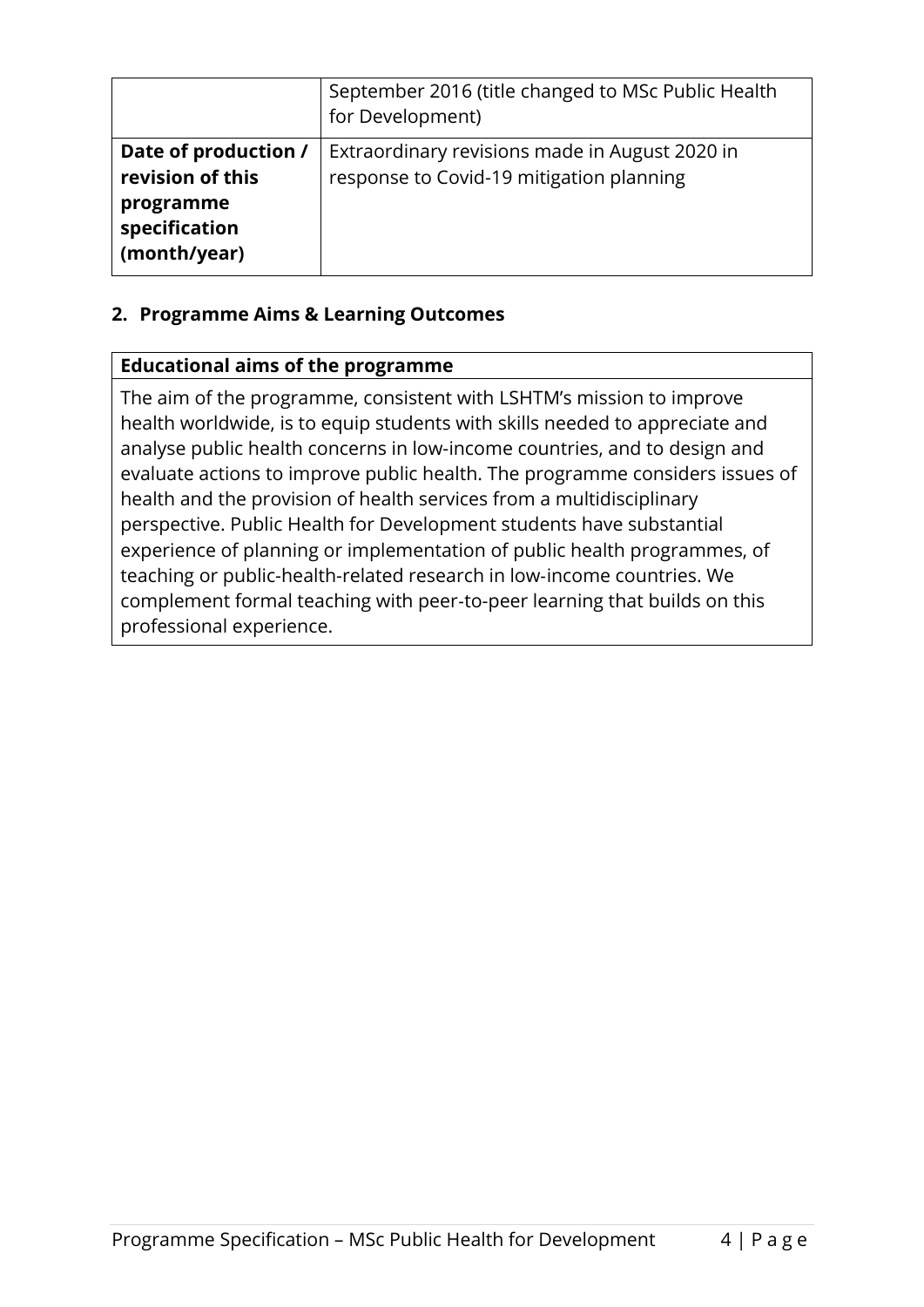### **Programme Learning Outcomes**

By the end of the programme, students will able to:

- 1. demonstrate knowledge, understanding and skills in core public health disciplines including epidemiology, statistics, social science research, health economics and health policy;
- 2. demonstrate knowledge and understanding of a range of current issues and topics related to public health in low- and middle-income settings;
- 3. apply public health knowledge and skills to identify and assess public health problems in low- and middle-income countries;
- 4. formulate appropriate public health policies and strategies to control health problems and promote health in low- and middle-income countries;
- 5. evaluate actions designed to improve public health in low- and middleincome countries;
- 6. frame knowledge of public health within a development context.

## **Teaching and Learning Strategy**

The programme is taught online or on-campus using a range of synchronous (live and interactive) and asynchronous (recordings, independent study, individual exercises, etc) teaching methods including: lectures, small group seminars, practicals, and group-work with peers. All elements of the programme have specific learning objectives, with content designed to help students achieve these outcomes. Students are expected to learn through both directed and self-directed study.

In addition, on the MSc Public Health for Development programme, we build on the group's professional experience through peer-learning seminars in which students are asked to present and reflect on their public health experience in light of the material they are covering on the programme.

#### **Assessment Strategy**

The programme is assessed through individual module assessments (which may include essays, other written coursework, short written exams, practical exams, group-work, presentations or other methods), formal summer exams, and a project report. Such tasks are designed to assess, using the most appropriate method, whether learning objectives have been met. Students will not be required to attend on-campus where assessments can be taken online.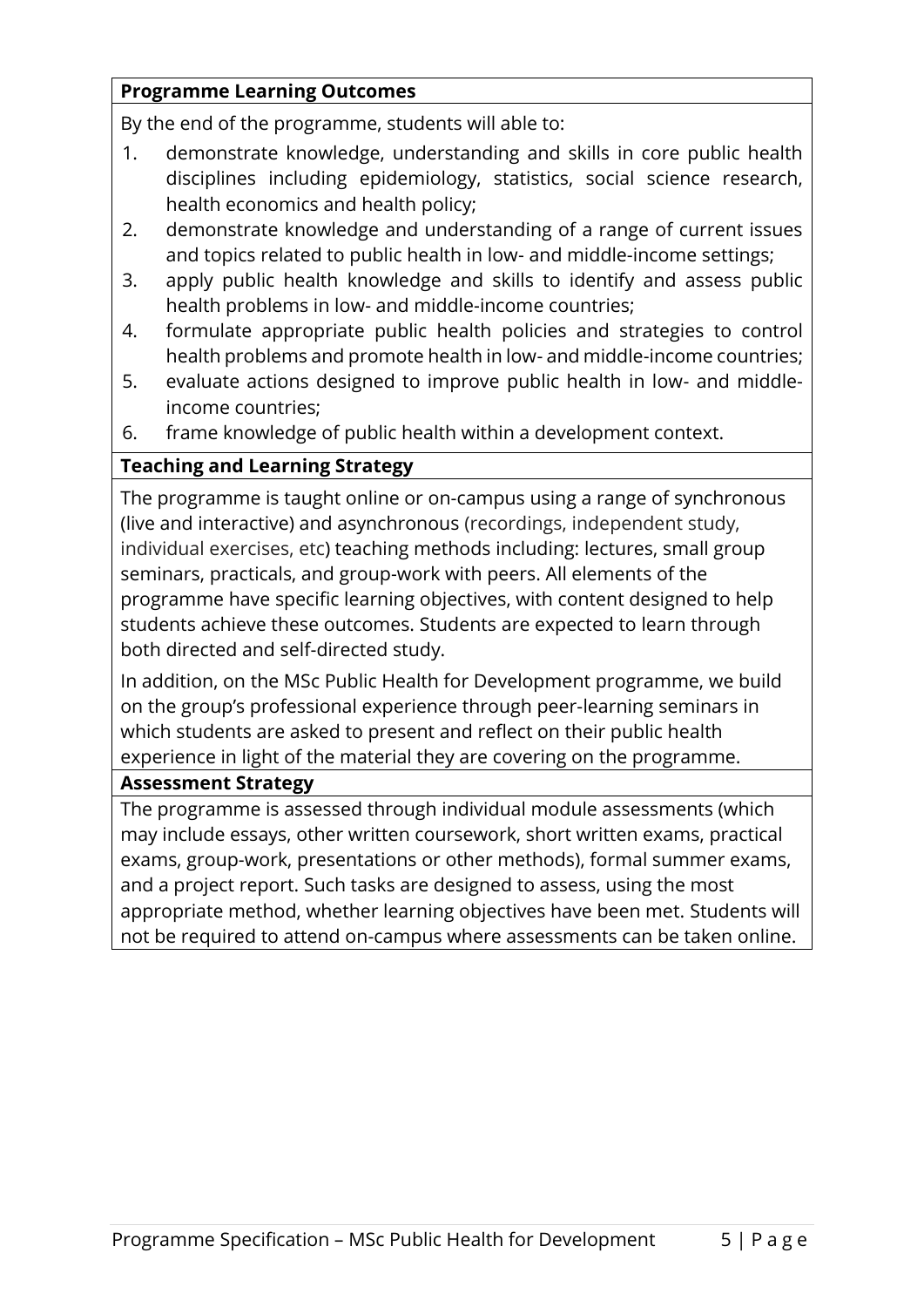#### **3. Programme Structure and features, modules, credit assignment and award requirements**

| <b>Full-time Masters</b>  | Term 1 | l Term 2 | Term 3   Total Credits |
|---------------------------|--------|----------|------------------------|
| <b>Compulsory Modules</b> |        |          | 60                     |
| Recommended Modules       |        |          |                        |
| Project                   |        |          | 45                     |

Module information is correct at the time of publication, but minor amendments may be made subject to approval as detailed in Chapter 3 of the LSHTM [Academic Manual.](https://www.lshtm.ac.uk/sites/default/files/academic-manual-chapter-03.pdf) Optional (i.e. recommended non-compulsory) modules listed are indicative and may change from year to year. <https://www.lshtm.ac.uk/study/courses/changes-courses>

| <b>Term</b>    | Slot           | <b>Module</b><br>Code | <b>Module Title</b>                                   | <b>Module Type</b><br>(compulsory or<br>recommended) | <b>Credits</b><br>(CATS) | <b>Contact</b><br>hours* |
|----------------|----------------|-----------------------|-------------------------------------------------------|------------------------------------------------------|--------------------------|--------------------------|
| 1              | AB1            | 1103                  | Introduction to Health<br>Economics                   | Compulsory                                           | 10                       | 30                       |
| 1              | AB1            | 1104                  | Principles of Social<br>Research                      | Compulsory                                           | 10                       | 26                       |
| 1              | AB1            | 1117                  | Health Policy, Process &<br>Power                     | Compulsory                                           | 10                       | 28                       |
| 1              | AB1            | 2007                  | <b>Extended Epidemiology</b>                          | Compulsory                                           | 15                       | 52                       |
| 1              | AB1            | 2021                  | <b>Statistics for EPH</b>                             | Compulsory                                           | 15                       | 45                       |
| $\overline{2}$ | C1             | 1400                  | <b>Health Care Evaluation</b>                         | Recommended                                          | 15                       | 22                       |
| $\overline{2}$ | C <sub>1</sub> | 1501                  | <b>Economic Evaluation</b>                            | Recommended                                          | 15                       | 33                       |
| $\overline{2}$ | C <sub>1</sub> | 1803                  | Sociological Approaches<br>to Health                  | Recommended                                          | 15                       | 40                       |
| $\overline{2}$ | C <sub>1</sub> | 1807                  | <b>Health Promotion</b><br>Approaches and<br>Methods  | Recommended                                          | 15                       | 27                       |
| $\overline{2}$ | C <sub>1</sub> | 2400                  | Study Design: Writing a<br><b>Study Proposal</b>      | Recommended                                          | 15                       | 20                       |
| $\overline{2}$ | C <sub>1</sub> | 2423                  | Research Design &<br>Analysis                         | Recommended                                          | 15                       | 34                       |
| $\overline{2}$ | C <sub>1</sub> | 2440                  | Maternal & Child<br>Nutrition                         | Recommended                                          | 15                       | 56                       |
| $\overline{2}$ | C <sub>1</sub> | 3195                  | Malaria: From Science to<br>Policy and Practice       | Recommended                                          | 15                       | 46                       |
| $\overline{2}$ | C <sub>1</sub> | 3457                  | <b>Designing Disease</b><br><b>Control Programmes</b> | Recommended                                          | 15                       | 25                       |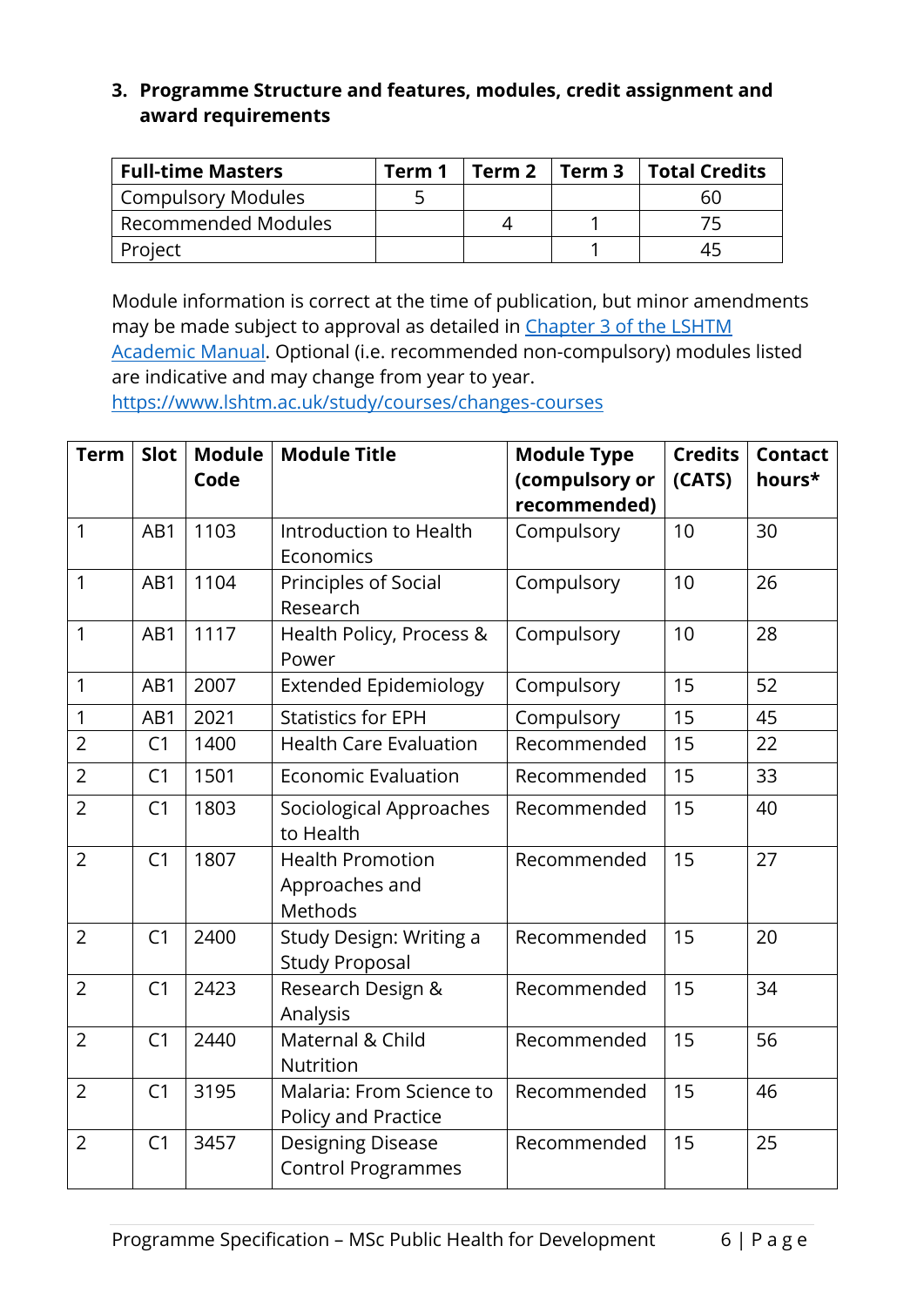| $\overline{2}$ | C <sub>2</sub> | 1402 | <b>Conflict and Health</b>                                   | Recommended | 15 | 37    |
|----------------|----------------|------|--------------------------------------------------------------|-------------|----|-------|
| $\overline{2}$ | C <sub>2</sub> | 1700 | Qualitative<br>Methodologies                                 | Recommended | 15 | 22.5  |
| $\overline{2}$ | C <sub>2</sub> | 1808 | <b>Health Systems</b>                                        | Recommended | 15 | 32    |
| $\overline{2}$ | C <sub>2</sub> | 2401 | <b>Family Planning</b><br>Programmes                         | Recommended | 15 | 35    |
| $\overline{2}$ | C <sub>2</sub> | 2402 | Statistical Methods in<br>Epidemiology                       | Recommended | 15 | 38.5  |
| $\overline{2}$ | C <sub>2</sub> | 2417 | Design & Analysis of<br><b>Epidemiological Studies</b>       | Recommended | 15 | 37    |
| $\overline{2}$ | C <sub>2</sub> | 2436 | Population, Poverty and<br>Environment                       | Recommended | 15 | 17    |
| $\overline{2}$ | D <sub>1</sub> | 1127 | <b>Evaluation of Public</b><br><b>Health Interventions</b>   | Recommended | 15 | 30    |
| $\overline{2}$ | D <sub>1</sub> | 1403 | Organisational<br>Management                                 | Recommended | 15 | 30    |
| $\overline{2}$ | D <sub>1</sub> | 1504 | Economic Analysis for<br><b>Health Policy</b>                | Recommended | 15 | 45    |
| $\overline{2}$ | D <sub>1</sub> | 1802 | <b>Medical Anthropology</b><br>and Public Health             | Recommended | 15 | 40    |
| $\overline{2}$ | D <sub>1</sub> | 2407 | Epidemiology of Non-<br><b>Communicable Diseases</b>         | Recommended | 15 | 30    |
| $\overline{2}$ | D <sub>1</sub> | 2451 | Nutrition in Emergencies                                     | Recommended | 15 | 60    |
| $\overline{2}$ | D <sub>1</sub> | 2459 | Current Issues in<br>Maternal & Perinatal<br>Health          | Recommended | 15 | 40    |
| $\overline{2}$ | D <sub>1</sub> | 2472 | Social Epidemiology                                          | Recommended | 15 | 40    |
| $\overline{2}$ | D <sub>1</sub> | 3135 | Spatial Epidemiology in<br><b>Public Health</b>              | Recommended | 15 | 50    |
| $\overline{2}$ | D <sub>1</sub> | 3192 | Control of Sexually<br><b>Transmitted Infections</b>         | Recommended | 15 | 30-35 |
| $\overline{2}$ | D <sub>1</sub> | 3434 | Water, Sanitation and<br>Hygiene, and Health                 | Recommended | 15 | 68    |
| $\overline{2}$ | D <sub>2</sub> | 1301 | Environmental<br>Epidemiology                                | Recommended | 15 | 30    |
| $\overline{2}$ | D <sub>2</sub> | 1503 | <b>Globalisation &amp; Health</b>                            | Recommended | 15 | 36    |
| $\overline{2}$ | D <sub>2</sub> | 1701 | Reviewing the Literature                                     | Recommended | 15 | 27    |
| $\overline{2}$ | D <sub>2</sub> | 1804 | Sexual Health                                                | Recommended | 15 | 36    |
| $\overline{2}$ | D <sub>2</sub> | 2342 | Design & Evaluation of<br><b>Mental Health</b><br>Programmes | Recommended | 15 | 65    |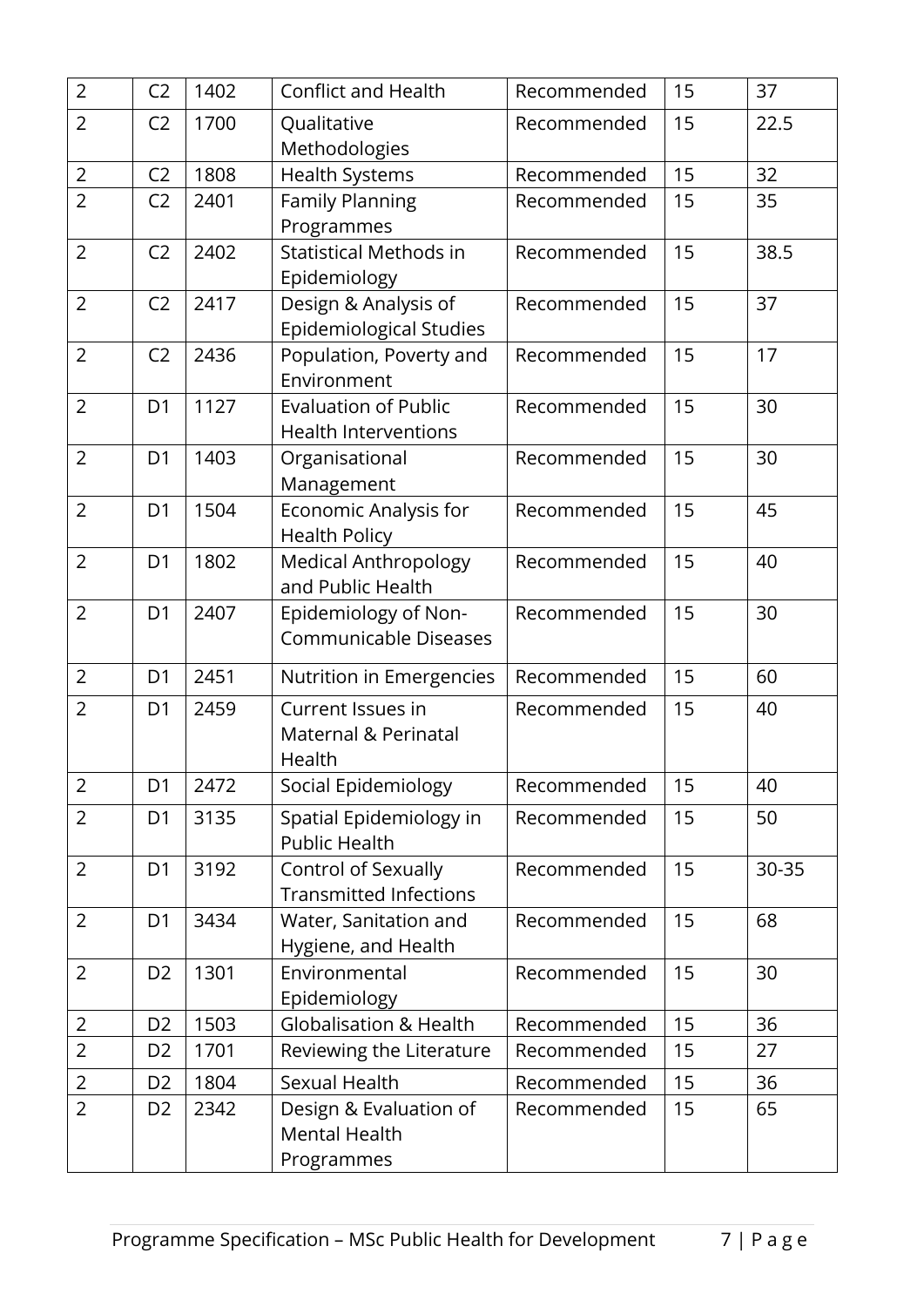| D <sub>2</sub> | 2437 | Epidemiology of<br><b>Infectious Diseases</b> | Recommended | 15 | 63 |
|----------------|------|-----------------------------------------------|-------------|----|----|
| D <sub>2</sub> | 3189 | Ethics, Public Health &<br>Human Rights       | Recommended | 15 | 30 |
| D2             | 3461 | Global Disability and<br>Health               | Recommended | 15 | 42 |
|                | 3198 | Applying Public Health<br>Principles          | Recommended | 15 | 44 |

The following optional modules are not available on this programme in 2020/21: *1401 History and Health, 1454 Applied Communicable Disease Control, and 1457 Alcohol, Tobacco and Other Drugs.*

\* Student contact time refers to the tutor-mediated time allocated to teaching, provision of guidance and feedback to students. This time includes activities that take place in face-to-face contexts such as on-campus lectures, seminars, demonstrations, tutorials, supervised laboratory workshops, practical classes, project supervision and external fieldwork or visits, as well as where tutors are available for one-to-one discussions and interaction by email. Student contact time also includes tutor-mediated activities that take place in online environments, which may be synchronous (using real-time digital tools such as Zoom or Blackboard Collaborate Ultra) or asynchronous (using digital tools such as tutor-moderated discussion forums or blogs often delivered through the School's virtual learning environment, Moodle). These contact hours reflect provision during the 2019/2020 session. We anticipate that in 2020/2021 there will be fewer hours with tutor presence at specified times and a greater emphasis on directed study such as recorded lectures, recommended readings and guided exercises. Please refer to the individual 2020/2021 module specifications for more detail. This definition is based on the one provided by the [Quality Assurance Agency for Higher Education \(QAA\) Explaining contact](https://www.qaa.ac.uk/docs/qaa/quality-code/contact-hours-guidance.pdf)  [hours \(2011\) guidance document, page 4 available here.](https://www.qaa.ac.uk/docs/qaa/quality-code/contact-hours-guidance.pdf) Student contact time, together with time allocated for independent study and assessment, determines the total student study hours for a module or programme. Although there are separate hours allocated for each of these activities, they should always be clearly linked together to support effective learning.

The London School of Hygiene and Tropical Medicine (LSHTM) defines high quality contact time as structured, focused, purposeful and interactive.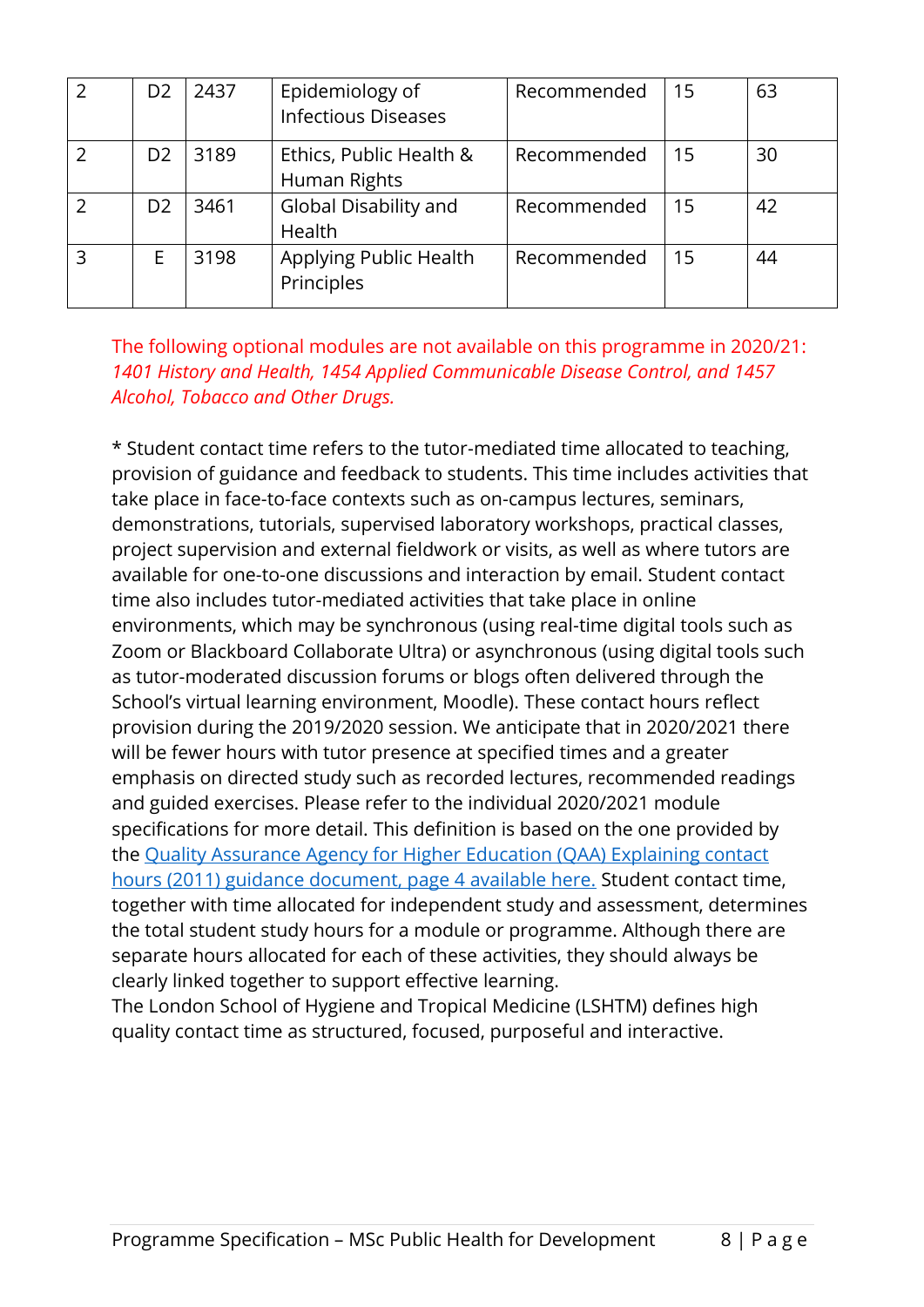### **4. Entry Requirements**

### **Criteria for admission**

## **General entrance requirements**

Applicants must normally satisfy LSHTM's general entrance requirements and additional programme-specific entrance requirements to be considered for admission. Applications must be submitted in accordance with the procedures and deadlines given in the web-based or printed prospectus.

In order to be admitted to a postgraduate taught degree programme of the London School of Hygiene & Tropical Medicine, an applicant must:

a) hold a first degree at Second Class Honours standard in a relevant discipline, a degree in medicine at the same standard, or another degree of equivalent awarded by an overseas institution recognised by UK Naric or Barrons.

# **OR**

b) hold a professional qualification appropriate to the programme of study to be followed obtained by written examinations and judged by the LSHTM to be equivalent to a Second Class Honours degree or above.

### **OR**

c) have relevant professional experience or training which is judged by the LSHTM to be equivalent to a Second Class Honours degree or above.

## **AND**

d) satisfy any additional requirements where prescribed for admission to a specific programme.

## **Additional information**

Successful applicants for the MSc Public Health for Development are expected to have two years' professional experience in Public Health in a low or middleincome country.

Any prospective student who does not meet the above minimum entry requirement, but who has relevant professional experience, may still be eligible for admission. Qualifications and experience will be assessed from the application.

For further information, please see [https://www.lshtm.ac.uk/study/how](https://www.lshtm.ac.uk/study/how-apply/applying-masters-degree-london/you-apply-msc)[apply/applying-masters-degree-london/you-apply-msc](https://www.lshtm.ac.uk/study/how-apply/applying-masters-degree-london/you-apply-msc)